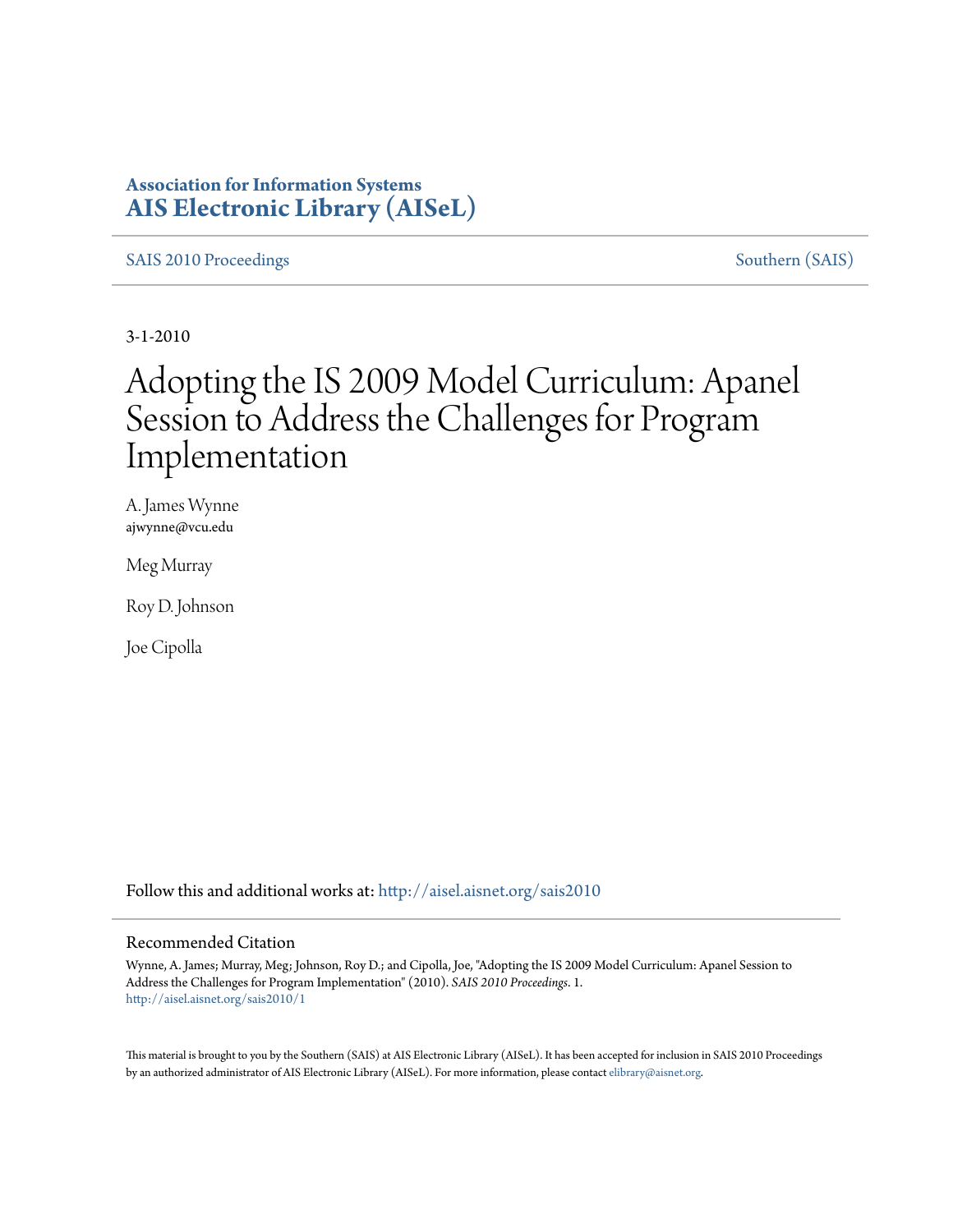## **ADOPTING THE IS 2009 MODEL CURRICULUM: A PANEL SESSION TO ADDRESS THE CHALLENGES FOR PROGRAM IMPLEMENTATION**

**A. James Wynne** Virginia Commonwealth University ajwynne@vcu.edu

**Meg Murray** Kennesaw State University mcmurray@kennesaw.edu

**Roy D. Johnson**  University of Pretoria roy\_d\_johnson@hotmail.com

**Joe Cipolla**  Independent Information System Consultant jtcipolla@gmail.com

#### **ABSTRACT**

This panel session is designed to initiate an open forum and frank discussion of the IS 2009 Model Curriculum proposed by the Joint IS 2009 Curriculum Task Force and developed as a cooperative effort by the Association for Computing Machinery (ACM) and the Association for Information Systems (AIS). Following an introduction to the new model curriculum, a summary and overview of the changes from IS 97/2002 to the IS 2009 recommended core and elective courses will be presented and a panel representing academia and business will address possible issues, challenges, and implications of implementing the suggested curriculum changes on the major stakeholders that include students, faculty, administration, infrastructure resources, and the business community. Concluding the session will be an open forum to allow audience participation in the discussion for the purpose of exchanging ideas on the implementation of the new model curriculum.

#### **Keywords**

IS 2009 model curriculum, ACM, AIS, Implementation challenges, core courses, elective courses, faculty, students, business community, infrastructure resources, curriculum design, IS program.

#### **INTRODUCTION**

The evolution of the model IS curriculum development shares a common goal: to provide guidelines for educational institutions to assure their graduates have necessary competencies, skills, and attitudes for success in the workplace and lifelong learning as an IS professional (Davis et al. 1997). The availability of curriculum models not only provides a mechanism to keep the currency of contents for the body of IS knowledge taught, but also provides local academic units with rationale to justify resources to support the IS programs (Gorgone et al. 2003).

- 1) The systematic approach of model IS curriculum design has several advantages (Davis et al. 1997):
- 2) It was based on replicable methodology as the knowledge base evolves;
- 3) It provides functional rather than topical guidelines for course content;
- 4) the body of knowledge of learning objectives is progressively covered in an integrated fashion;
- 5) It provides unified and measurable educational learning objectives, which allows competent learning of the body of knowledge and continuous assessment and feedbacks (Argyris 1976); and
- 6) It provides for small learning units and allows both coherent of overall learning outcomes and flexibility for individual academic units to ensure the quality of their graduates.

Both IS'97 and IS 2002 extension have been widely adopted by many IS department as the baseline for their own curriculum design, and have been the basis for IS undergraduate program accreditation (Topi et al. 2009). Despite the rapid contextual and technological changes in information technology in the past 10 years, there have been no major updates of model curriculum and many of the technologies in model curriculum elements haven been quite antiquated. The major changes in technology and industry practices include:

- 1) A movement towards globally distributed information systems development;
- 2) Web technologies and development as a core part of IS development;
- 3) Emergence of service-oriented architecture;
- 4) Focus on configuration on large-scale enterprise systems;
- 5) Ubiquitous mobile computing; and
- 6) Standardization of IT control and infrastructure frameworks (Topi et al. 2009).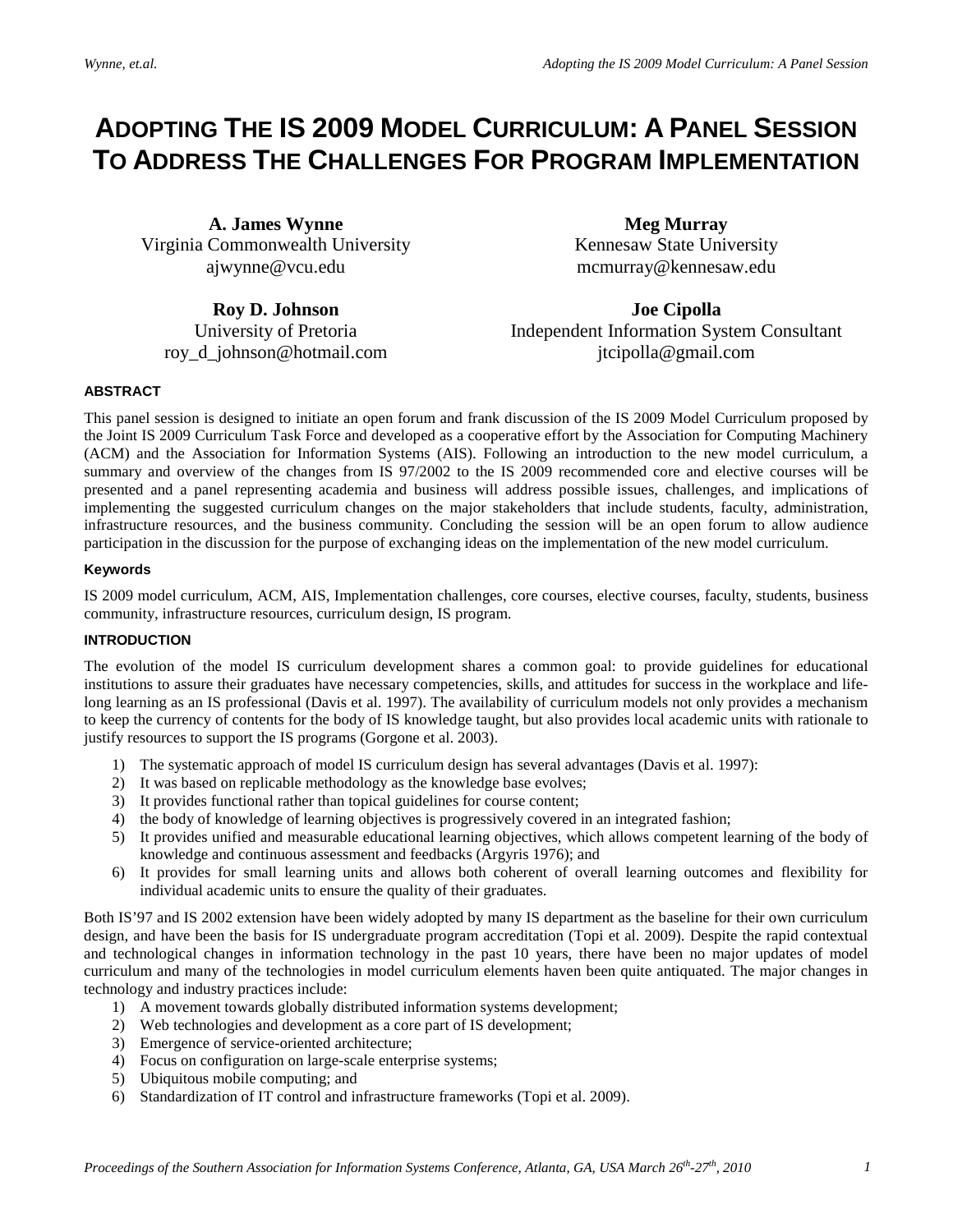Besides the need to reflect technology changes in the curriculum, the enrollment crisis in CS and IS majors also calls for an update in the curriculum design. Since the "dot-com bubble" burst in 2001, IS enrollment decreased as much as 70-80 percent throughout the world (Granger et al. 2007). Even though there are many other factors affecting the IS enrollments, curriculum changes have been recommended by many (George, Valachich, and Valor 2005; Bullen, Abraham, and Gallup 2007; Granger et al. 2007; Kuechler, McLeod, and Simkin 2009) as one of the opportunities to increase enrollment.

On September 11th, 2009, a much anticipated draft version of IS 2009 was distributed by the Joint IS2009 Task Force as the third collaborative effort by ACM and AIS. IS 2009 is considered as a major revision of the existing model curriculum with several significant characteristics (Topi et al. 2009) to address aforementioned issues, including:

- 1) Reaching beyond the schools of management and business to provide expertise in other domains such as law, biology, healthcare, and so on;
- 2) The outcome expectations has been articulated in high-level IS capabilities to provide students with skills and knowledge levels in three categories: IS specific, foundation, and domain fundamentals;
- 3) The curriculum core is separated from electives to support different career tracks; and
- 4) Involving the global IS community to reflect the global perspective IS discipline.

Compared to previous version, IS 2009 has clearly moved towards a less technical, more managerial focus. It assumes that most organizational systems are built based on packaged systems or out-sourced development. Students are expected to engage in effective communication with both business stakeholders and developers in order to accurately specify both business and system requirements. However, they are not required to understand design and/or implementation of the technical structure of the system. A change in core data management concepts has reduced the focus on physical data modeling and DBA level requirements and application development (IS2002.5 programming, Data, File, and Object Structures and IS 2002.9 Physical Design and Implementation in Emerging Environment). Programming is completely removed from the core set of courses. The other major change in IS 2009 is the infusion of both enterprise architecture and IT infrastructure in core courses, focusing on organizational level issues related to planning, architecting, designing and implementing IT solutions with infrastructure as a foundation.

The proposed new IS 2009 model curriculum has the potential for many challenges to the major stakeholders, including faculty, students, administration, business community, infrastructure resources, and accreditation boards. Before making the transition from the existing IS Model Curriculum to the new IS 2009 Curriculum, many factors (Tatnall and Burgess 2009) need to be taken into consideration, which include:

- 1) Organizational factors such as organizational constraints and administrative support;
- 2) Resources such as hardware, software and textbooks;
- 3) Social factors such as community expectations and competition with other course providers; and
- 4) Perceptions of faculty members and students towards of the change. Among those diverse challenges, faculty acceptance level towards the curriculum change may be the most critical because faculty members are vital to the strength of an IS program (Topi et al. 2009) and an effective faculty is the first required resource (Firth, Lawrence, and Looney 2008).

#### **PANEL DISCUSSION AND FORMAT**

The purpose of this panel session is to initiate a comprehensive discussion of the new IS 2009 Model Curriculum, specifically designed to address issues and challenges of its adoption and implementation. The four-person panel is composed of three faculty members and one information technology business professional. A. James Wynne will provide the perspective of a school of business IS program; Meg Murray will represent an IT/IS program that is housed outside the school of business; Roy Johnson will provide an international IS/IT program viewpoint, and Joe Cipolla will represent the business community's point of view based on his experience as a former CIO and currently IS/IT Consultant.

The panel session will follow the following format:

- First, a summary of curriculum changes recommended by the task force should be highlighted with an emphasis on suggested major content area revisions;
- Second, each of the panelists will address the implications on their specific program (curriculum) in the short term and the long term, with the business representative providing an employers' perspective of content appropriateness and focus and expectations of graduates from this program of study;
- Third, a discussion of the implications that these proposed changes will have on major stakeholders including students, faculty, infrastructure resources, administration, business community, and accreditation boards, with a particular focus on faculty acceptance or resistance;
- Fourth, an open discussion forum will provide the audience to address the necessary requirements for transitioning from the existing IS 2002 Curriculum to the new IS 2009 Curriculum.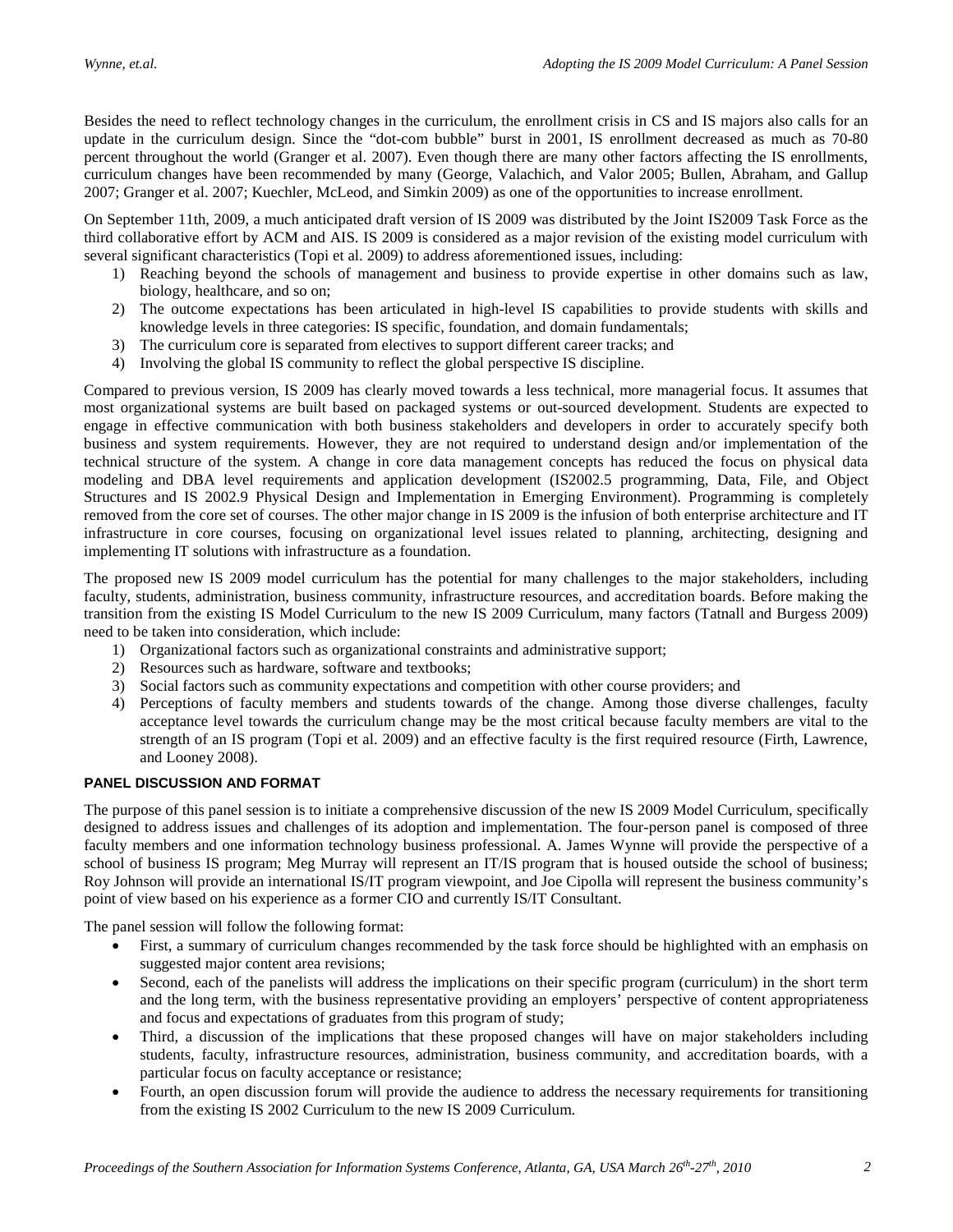#### **SUPPLEMENTARY MODEL CURRICULUM INFORMATION**

#### **Prerequisite**

IS'97.P0 Knowledge Work Software Tool Kit (a prerequisite to the program)

- **A. Information Systems Fundamentals**
	- a. IS'97.1 Fundamentals of IS
	- b. IS'97.2 Personal Productivity with IS Technology
- **B. Information Systems Theory and Practice**
	- a. IS'97.3 Information Systems Theory and Practice
- **C. Information Technology**
	- a. IS'97.4 Information Technology Hardware and Software
	- b. IS'97.5 Programming, Data and Object Structures
	- c. IS'97.6 Networks and Telecommunications
- **D. Information Systems Development**
	- a. IS'97.7 Analysis and Logical Design of an IS
	- b. IS'97.8 Physical Design and Implementation with DBMS
	- c. IS'97.9 Physical Design and Implementation with a Programming Environment
- **E. Information Systems Deployment and Management Processes**
	- a. IS'97.10 Project Management and Practice.

#### **List 1: Details of IS'97 core curricula (Topi, et.al. 2009)**

| Changes in IS 2009                                                                                                                                                                                                                                                                                                                                                                                                                                                                                                                 | IS'97                                                                                                                                                                                                                     | <b>IS 2009</b>                                                                                           |
|------------------------------------------------------------------------------------------------------------------------------------------------------------------------------------------------------------------------------------------------------------------------------------------------------------------------------------------------------------------------------------------------------------------------------------------------------------------------------------------------------------------------------------|---------------------------------------------------------------------------------------------------------------------------------------------------------------------------------------------------------------------------|----------------------------------------------------------------------------------------------------------|
| Foundation topics are changed to more current<br>issues.<br>From system design and implementation in a<br>DBMS environment to conceptual data modeling,<br>logic models, and physically implementing a                                                                                                                                                                                                                                                                                                                             | IS'97.1: Fundamentals of IS<br>and<br>IS'97.2: Personal Productivity<br>with IS Technology<br>and<br>IS'97.3: Information Systems<br>Theory & Practice<br>IS'97.8: Physical Design $&$<br><b>Implementation with DBMS</b> | IS 2009.1: Foundations of<br><b>Information Systems</b><br>IS 2009.2: Data and Information<br>Management |
| relational database using SQL, plus basic database<br>administration tasks. However, physical data<br>model and DBA level requirements have been<br>reduced.                                                                                                                                                                                                                                                                                                                                                                       |                                                                                                                                                                                                                           |                                                                                                          |
| It does not require in-depth skills in designing or<br>configuring hardware and software solution;<br>instead, focus is on the level required for effective<br>work as business system analysis. It is considered<br>as foundation for further study in more technical<br>issues in computer architecture and communication<br>networks.                                                                                                                                                                                           | IS'97.4: Information Technology<br>Hardware & Software<br>and<br>IS'97.6: Networks $\&$<br>Telecommunications                                                                                                             | IS 2009.5: Information<br>Infrastructure                                                                 |
| Focus has changed from object-oriented analysis<br>and logic design to business requirement and<br>system requirement analysis, and high-level design<br>specifications. Also, the assumption is that most<br>organization systems are built based on packaged<br>systems or implemented by using outsourced<br>capabilities (on or off-shore). Specification<br>regarding methods and approaches is left to the<br>individual institution to make the decision based<br>on their faculty capacities and local companies'<br>need. | IS'97.10: Project Management &<br>Practice                                                                                                                                                                                | IS 2009 4: IS Project<br>Management                                                                      |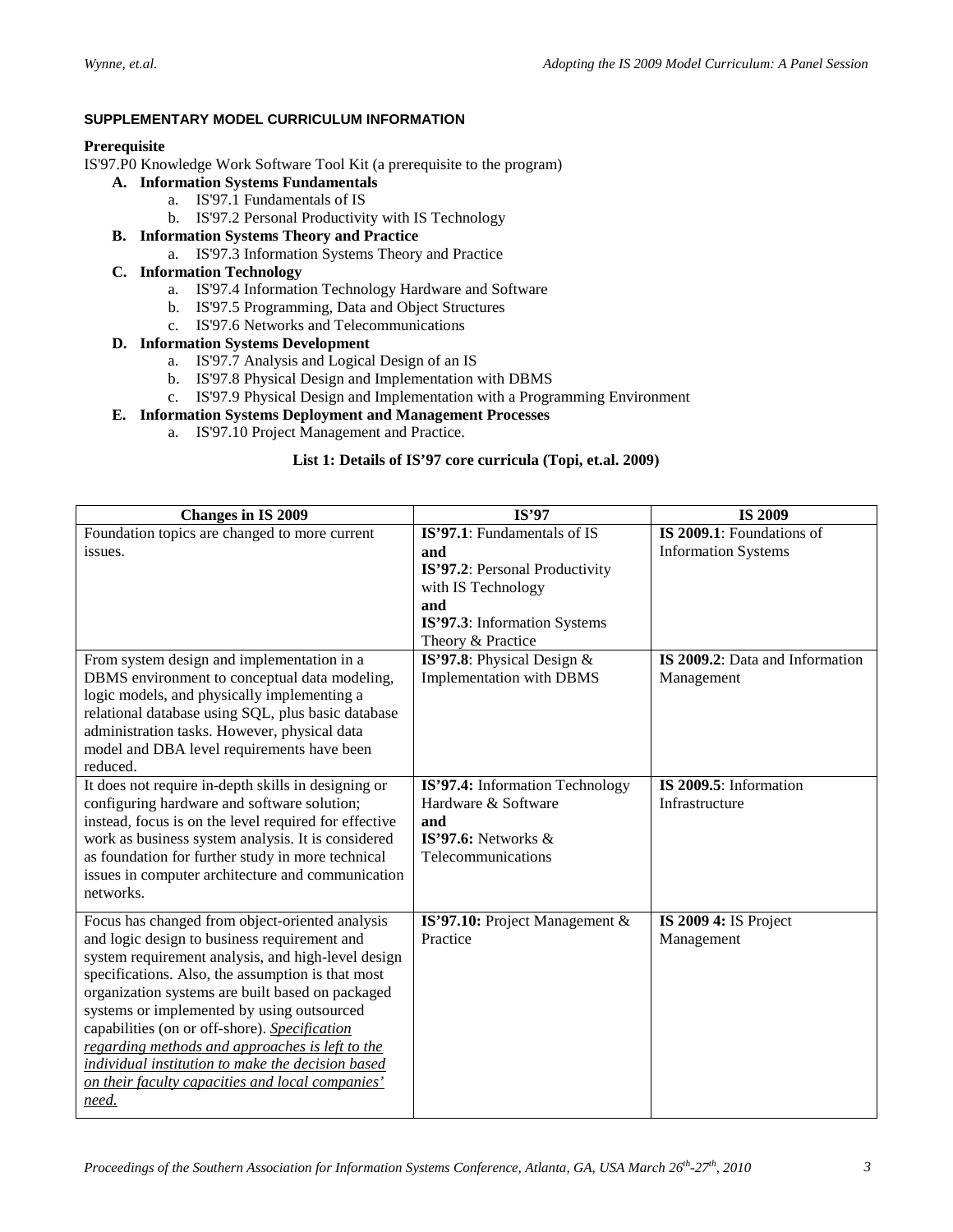| Instead of system development management or          | IS'97.5: Programming, Data and | Gone                         |
|------------------------------------------------------|--------------------------------|------------------------------|
| enhancement projects, IS 2009 does not specify       | <b>Object Structures</b>       |                              |
| system development. Instead, it is considered as all | and                            |                              |
| IS projects. Further, team activities are            | IS'97.9: Physical Design $&$   |                              |
| emphasized. It also acknowledges that project        | Implementation with a          |                              |
| management involves not only internal resources,     | <b>Programming DBMS</b>        |                              |
| but also external resources (contracted from         |                                |                              |
| outside organization). The methods and approaches    |                                |                              |
| are left for individual institute to make local      |                                |                              |
| decisions.                                           |                                |                              |
| No Programming                                       |                                |                              |
| This is new.                                         | None                           | IS 2009 3: Enterprise        |
|                                                      |                                | Architecture                 |
| This is new.                                         | None                           | IS 2009 7: IS Strategy,      |
|                                                      |                                | Management, and Acquisitions |

#### **Table 1. IS'97 Model Curriculum Courses vs. IS 2009 Model Curriculum Courses. (Topi, et.al. 2009)**

| <b>Student Groups Curriculum Model</b> | <b>Student Groups Curriculum Model</b>                                                                                            |  |  |  |  |  |  |
|----------------------------------------|-----------------------------------------------------------------------------------------------------------------------------------|--|--|--|--|--|--|
| All Students                           | IS 2009.1 Foundations of Information Systems                                                                                      |  |  |  |  |  |  |
| IS Majors and Minors                   | IS 2009.7 IS Strategy, Management & Acquisition<br>IS 2009.3 Enterprise Architecture<br>IS 2009.2 Data and Information Management |  |  |  |  |  |  |
| IS Majors                              | IS 2009.6 Systems Analysis & Design<br>IS 2009.5 IT Infrastructure<br>IS 2009.4 IT Project Management                             |  |  |  |  |  |  |

#### **Table 2. Representative IS 2009 Curriculum Design for All Students, IS Minors & IS Majors (Topi, et.al. 2009)**



**Figure 1. IS 2009 Core Courses (Topi, et.al. 2009)**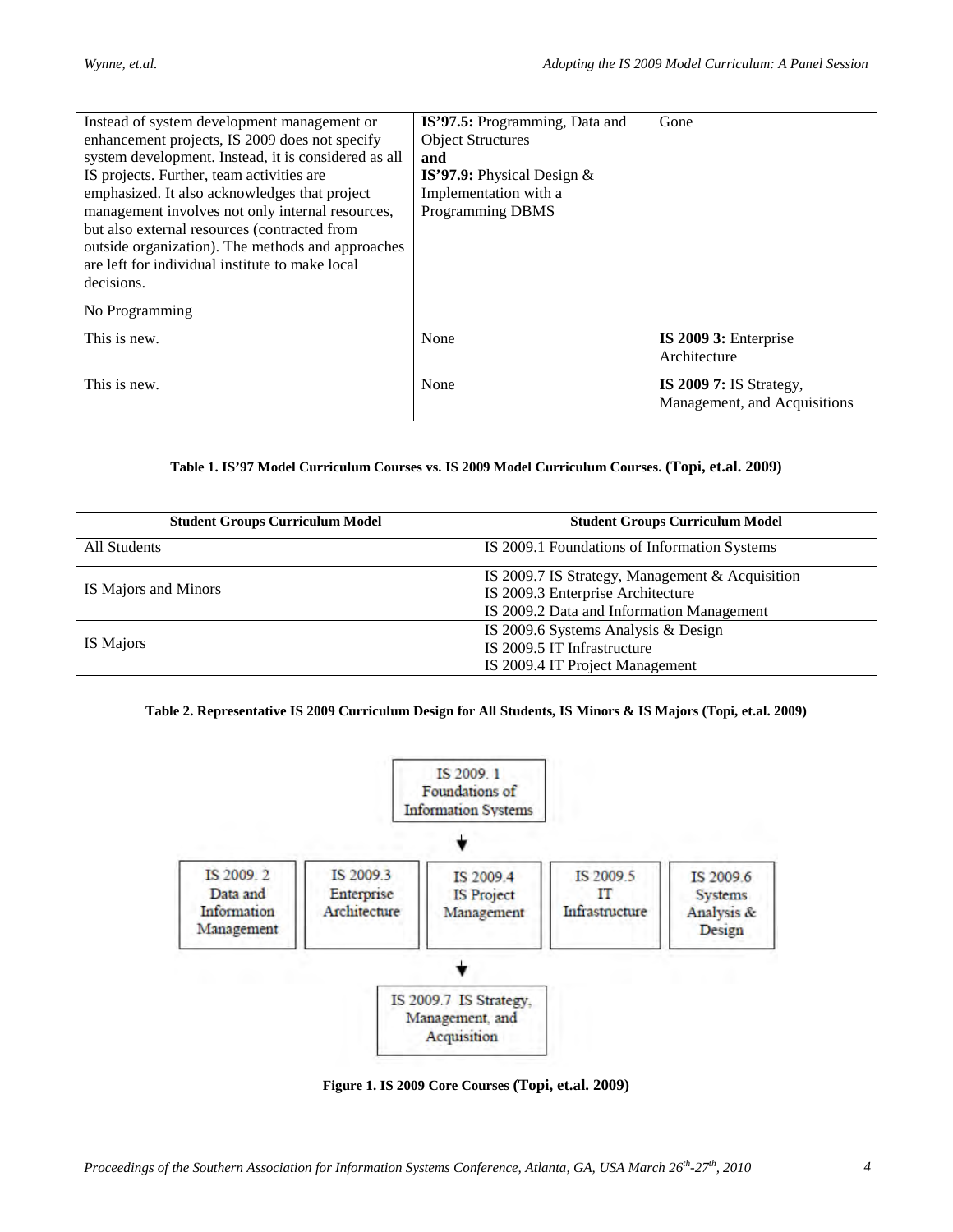| Career Track: A                           |   | IB       | Ic.      |            |        |   |         |  |           |         |                 |   |                |                                       |         | A = Application Developer               |
|-------------------------------------------|---|----------|----------|------------|--------|---|---------|--|-----------|---------|-----------------|---|----------------|---------------------------------------|---------|-----------------------------------------|
| Core IS Courses:                          |   |          |          |            |        |   |         |  |           |         |                 |   |                |                                       |         | I B<br>- Bueness Analyst                |
| Faundations of IS                         |   |          |          |            |        |   |         |  |           |         |                 |   |                |                                       |         | = Business Process Analyst              |
| Enterprise Architecture                   |   |          |          |            |        |   |         |  |           |         |                 |   |                |                                       |         | D = Database Administrator              |
| IS Strategy, Management and Acquisition O |   |          |          |            |        |   |         |  |           |         |                 |   |                |                                       |         | - Database Analyst<br>lle.              |
| Data and information Management           |   | $\Omega$ |          |            |        |   |         |  |           |         |                 |   |                |                                       |         | F = e-Bosiness Manager                  |
| Systems Analysis & Design                 |   |          |          |            |        |   |         |  |           |         |                 |   |                |                                       |         | $G = ERP$ Specialist                    |
| IT Infrastructure                         |   |          |          |            |        |   |         |  |           |         |                 |   |                |                                       |         | H = Information Auditing and Compliance |
| IT Project Management                     |   |          | $\Omega$ |            |        |   |         |  |           |         |                 |   |                |                                       |         | $I = IT$ Architect                      |
|                                           |   |          |          |            |        |   |         |  |           |         |                 |   |                |                                       |         | $J = IT$ Asset Manager                  |
| <b>Elective IS Courses:</b>               |   |          |          |            |        |   |         |  |           |         |                 |   |                |                                       |         | $K = IT$ Consultant                     |
| Application Development                   |   | $\circ$  | O        |            |        |   |         |  | $\bigcap$ |         |                 |   |                |                                       |         | $=$ IT Operations Manager               |
| Business Process Management               |   |          |          |            |        | O | $\circ$ |  | Ō         |         |                 |   |                |                                       |         | M = IT Security and Risk Manager        |
| <b>Colaborative Compuling</b>             |   |          |          |            |        | С |         |  |           |         |                 |   | О              |                                       | O       | N - Network Administrator               |
| Data Mining / Business Intelligence       |   |          |          |            |        |   |         |  |           |         | $\circ$ $\circ$ |   | 0 0 0          |                                       | O       | $ 0$ = Project Manager                  |
| Enterprise Systems                        |   |          |          |            |        |   |         |  |           |         |                 |   | O <sub>O</sub> |                                       |         | Q - Web Corterd Manager                 |
| Human-Computer Interaction                |   |          |          |            |        |   |         |  |           | O       |                 |   |                |                                       |         |                                         |
| Information Search and Ratneval           |   | $\circ$  |          |            |        |   |         |  |           |         |                 | O |                |                                       |         |                                         |
| IT Audit and Controls-                    | Ö |          |          | $\bigcirc$ | $\cap$ | O |         |  |           | $\circ$ |                 | Ö |                | $\circ$ <sub><math>\circ</math></sub> | $\circ$ |                                         |
| IT Security and Risk Maragement           | Ó |          |          |            | ∩      |   |         |  |           | O       |                 |   |                |                                       | Ö       |                                         |
| Knowledge Management                      |   |          |          | IО         |        | Ö | $\circ$ |  | O         |         |                 |   |                |                                       |         |                                         |
| Social Information                        |   |          |          |            |        |   |         |  |           |         |                 | Ω |                |                                       |         |                                         |
| Key:                                      |   |          |          |            |        |   |         |  |           |         |                 |   |                |                                       |         |                                         |
| Significant Coverage                      |   |          |          |            |        |   |         |  |           |         |                 |   |                |                                       |         |                                         |
| $O =$ Some Coverage                       |   |          |          |            |        |   |         |  |           |         |                 |   |                |                                       |         |                                         |
|                                           |   |          |          |            |        |   |         |  |           |         |                 |   |                |                                       |         |                                         |

Structure of the IS Model Curriculum:Information Systems specific courses

Blank Cell = Not Reguired



#### **REFERENCES**

- 1. Argyris, Chris. (1976). Single Loop and Double Loop Models in Research Design on Decision Making. Administrative Science Quarterly 21 (3):363-375.
- 2. Bullen, C. , T. Abraham, and S Gallup. (2007). IT Workforce Trends: Implications for Curriculum and Hiring. In Panel presentation at the 13th Annual Americas Conference on Information System. Keystone, Colorado.
- 3. Davis, G.B., John T. Gorgone, J. Daniel Couger, David L. Feinstein, and Herbert E. Longenecker Jr. (1997). IS '97: Model Curriculum and Guidelines for Undergraduate Degree Programs in Information Systems. ACM SIGMIS Database 28 (1).
- 4. Firth, David, Cameron Lawrence, and Clayton Arlen Looney. (2008). Addressing the IS Enrollment Crisis: A 12-step Program to Bring about Change through the Introductory IS Course. Communications of AIS 2008 (23):17-36.
- 5. George, J., J. Valachich, and J. Valor. (2005). Does Information Systems Still Matter? Lessons for a Maturing Discipline. Communications of the Association for Information Systems 16:219-232.
- 6. Gorgone, J.T., J.S. Valacich, D.L. Feinstein, G.B. Davis, H. Topi, and H.E. Longenecker. (2003). IS 2002 Model Curriculum and Guidelines for Undergraduate Degree Programs in Information Systems. Communications of the Association for Information Systems 11 (1).
- 7. Granger, Mary J., Geoff Dick, Jerry Luftman, Craig Van Slyke, and Richard Watson. (2007). Information Systems Enrollments: Can They be Increased? Communications of AIS 2007 (20):649-659.